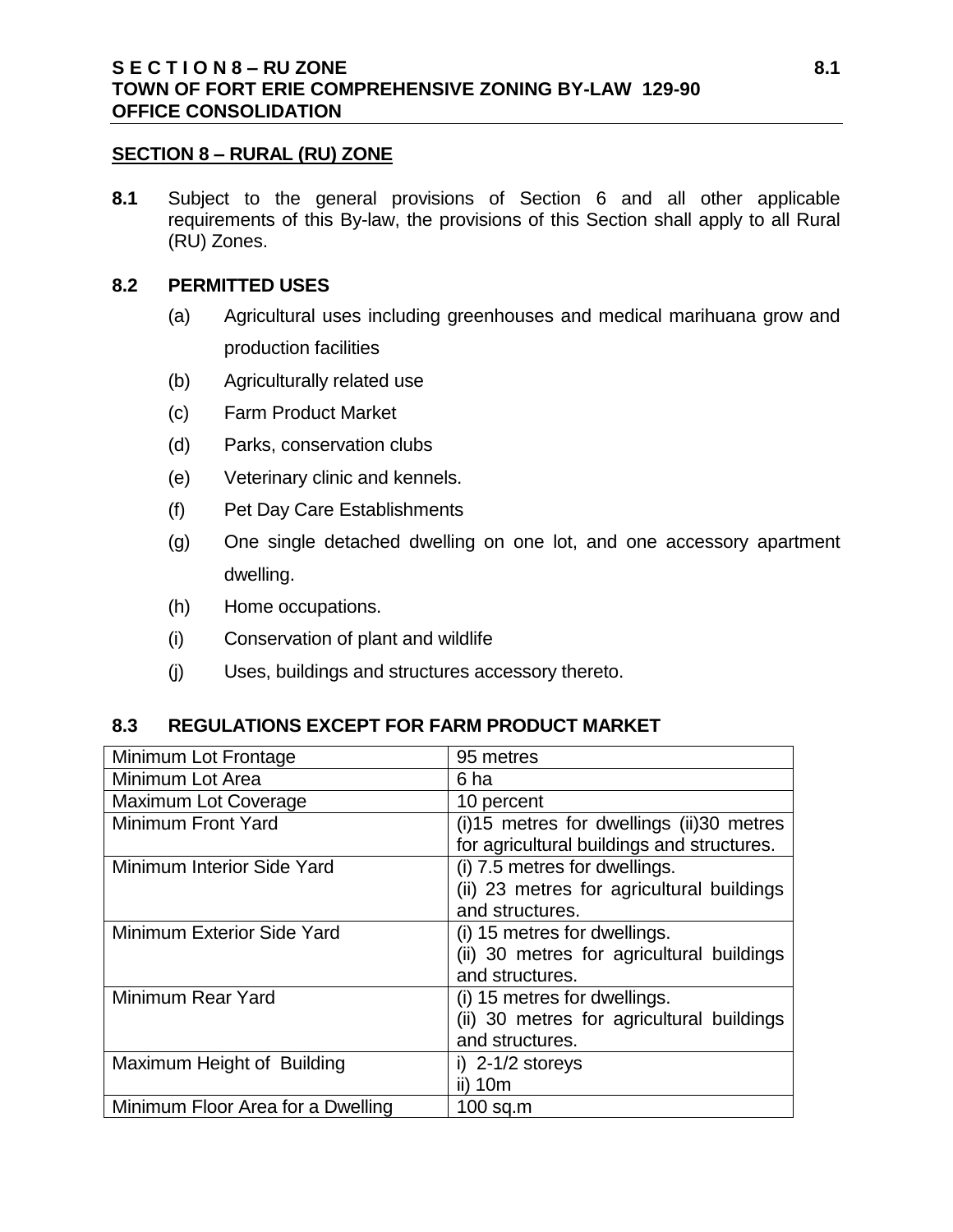### **8.4 SUPPLEMENTARY SEPARATION DISTANCES FOR FARM AND NON-FARM BUILDINGS**

Any permitted building in the Rural (RU) Zone including any building used for the containment of livestock shall only be erected, altered or remodelled in accordance with the requirements of Subsections 8.3 and 6.17, whichever is the greater.

# **8.5 REGULATIONS FOR BUILDINGS ACCESSORY TO DWELLINGS**

| <b>Maximum Lot Coverage</b>         | 2% per building, provided the total lot<br>coverage of all accessory buildings on<br>the lot does not exceed 10% |
|-------------------------------------|------------------------------------------------------------------------------------------------------------------|
| Minimum Front Yard Setback          | 15 <sub>m</sub>                                                                                                  |
| Minimum Interior Side Yard          | 3m                                                                                                               |
| Minimum Exterior Side Yard          | 15m                                                                                                              |
| Minimum Rear Yard                   | 3m                                                                                                               |
| Minimum Rear Yard abutting a Street | 7.5m                                                                                                             |
| <b>Maximum Building Height</b>      | 1 storey                                                                                                         |
|                                     | ii) 6m                                                                                                           |

# **8.6 REGULATIONS FOR FARM PRODUCT MARKET**

The provisions of Subsection 8.3 relating to dwellings shall apply except the maximum floor area shall be 100 sq. m

# **8.7 REGULATIONS FOR GREENHOUSES AND MEDICAL MARIHUANA GROW AND PRODUCTION FACILITIES**

The provisions of Subsection 7.9 shall apply.

# **8.8 REGULATIONS FOR KENNELS AND VETERINARY ESTABLISHMENTS**

| Minimum Lot Area                    | An existing lot having a minimum area    |
|-------------------------------------|------------------------------------------|
|                                     | of 2 ha                                  |
| Minimum Lot Frontage                | 100m                                     |
| Minimum Front Yard                  | 50m or behind the front building line of |
|                                     | the main building on the lot, whichever  |
|                                     | is greater                               |
| Minimum Interior Side Yard          | 25m                                      |
| <b>Minimum Exterior Side Yard</b>   | 7.5m                                     |
| Minimum Rear Yard                   | 30 <sub>m</sub>                          |
| <b>Maximum Lot Coverage</b>         | 20%                                      |
| <b>Maximum Building Height</b>      | i) 1 storey                              |
|                                     | $ii)$ 6m                                 |
| Minimum Distance from a Dwelling on | 150m                                     |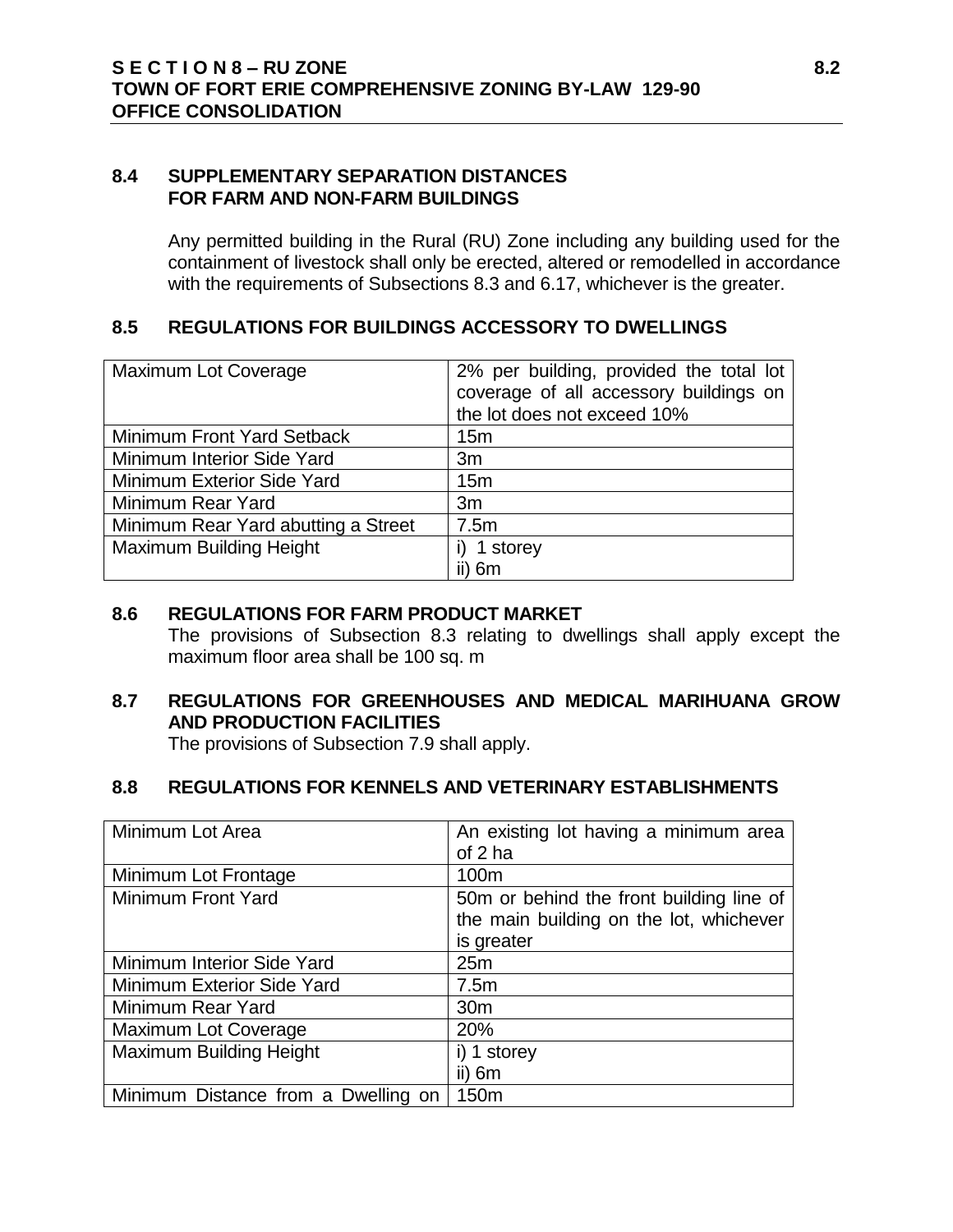### **S E C T I O N 8 – RU ZONE 8.3 TOWN OF FORT ERIE COMPREHENSIVE ZONING BY-LAW 129-90 OFFICE CONSOLIDATION**

| an Adjacent Lot |  |
|-----------------|--|
|-----------------|--|

### **8.9 REGULATIONS FOR "PET DAY CARE ESTABLISHMENTS"**

The requirements of Section 6.52 shall apply in addition to the regulations governing this section.

### **EXCEPTIONS TO THE RURAL (RU) ZONE**

#### **RU-32 (41-1991) Houck Crescent, south side, east of Warwick Avenue**

These lands are zoned "Rural RU-32 Zone" and all of the provisions that relate to lands zoned "Rural RU Zone" by this by-law shall apply to those lands zoned "Rural RU-32 Zone" except that:

- (a) that notwithstanding the provisions of Subsection 8.3 (a) the minimum lot frontage shall not be less than 50 metres, and;
- (b) that notwithstanding the provisions of Subsection 8.3 (c) the minimum lot area shall not be less than .45 hectares, and;
- (c) that notwithstanding the provisions of Subsection 8.3 (i) the minimum floor area for a one storey dwelling shall not be less than 140 square metres, for a one and a half storey or split level dwelling shall not be less than 160 square metres, for a two storey or two and a half storey dwelling shall not be less than 180 square metres.

#### **RU-81 (200-1990) Dominion Road, south side east of Bertie Bay Road**

These lands are zoned "Rural RU-81 Zone" and all of the provisions that relate to lands zoned "Rural RU Zone" by this by-law shall apply to those lands zoned "Rural RU-81 Zone" except that:

- (a) that notwithstanding the requirements of Subsection 8.3(a), the minimum lot frontage shall not be less than 31.39 metres.
- (b) that notwithstanding the requirements of Subsection 8.3(b), the minimum lot area shall not be less than .39 hectares.

# **RU-73 (129-1990) Tatler Motel, S/W Corner Garrison and Rosehill (FORMERLY C5- 73)**

In addition to the permitted uses in Section 8.2 the lands indicated as RU-73 on Schedule "A" may also be used for a motel and uses, buildings and structures accessory thereto.

# **RU-82 (129-1990) Dominion Road (south side) west of Buffalo Road (FORMERLY C3-82)**

In addition to the permitted uses in Section 8.2 the lands indicated as RU-82 on Schedule "A" may also be used for a public storage facility.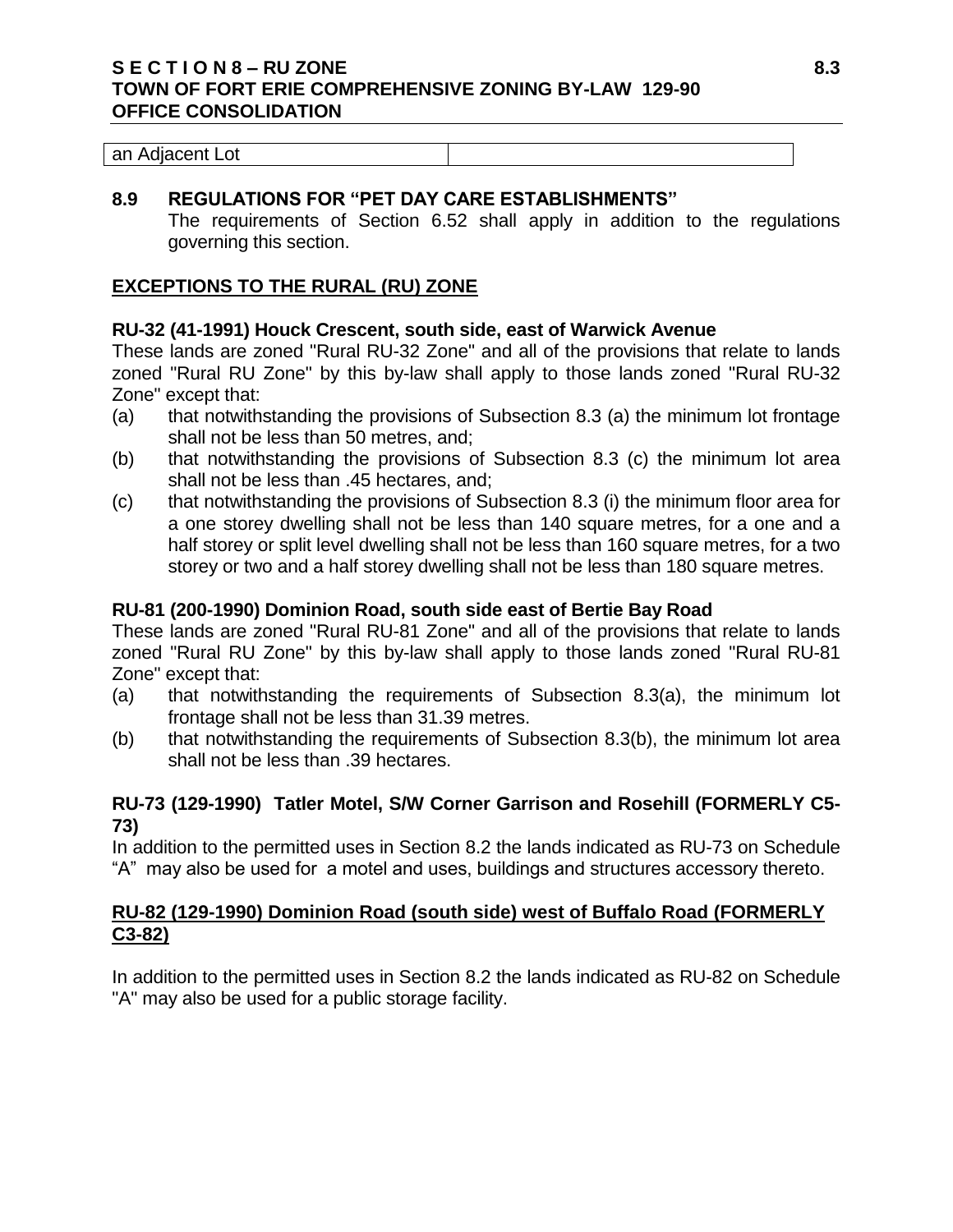### **S E C T I O N 8 – RU ZONE 8.4 TOWN OF FORT ERIE COMPREHENSIVE ZONING BY-LAW 129-90 OFFICE CONSOLIDATION**

#### **RU-83 (129-1990) Dominion Road, south side, west of Buffalo Road**

These lands are zoned "Rural RU-83 Zone" and all of the provisions that relate to lands zoned "Rural RU Zone" by this by-law shall apply to those lands zoned "Rural RU-83 Zone" except that the minimum lot area shall be 0.64 ha.

### **RU-86 (129-1990) Windmill Point Campground, Stonemill Road**

In addition to the permitted use in Section 8.2 the lands indicated as RU-86 on Schedule "A" may also be used for a camp.

### **RU-87 (129-1990) Windmill Point Road S, east side, south of Dominion Road**

Notwithstanding the provisions of the Rural (RU) Zone to the contrary, the lands indicated as RU-87 on Schedule "A" shall only be used for existing residences, and uses, buildings or structures equipped for human habitation shall be permitted.

### **RU-90 (79-1991) 2643 Thunder Bay Road**

These lands are zoned "Rural RU-90 Zone" and all of the provisions that relate to lands zoned "Rural RU Zone" by this by-law shall apply to those lands zoned "Rural RU-90 Zone" except:

- (a) that notwithstanding the requirements of Subsection 8.3 (a) the minimum lot frontage shall not be less than 49.2 metres, and;
- (b) that notwithstanding the requirements of Subsection 8.3 (b) the minimum lot area shall not be less than .49 hectares, and;
- (c) that notwithstanding the requirements of Subsection 8.3 (i) the minimum floor area for a one storey dwelling shall not be less than 140 square metres, for a one and a half storey or split level dwelling shall not be less than 160 square metres, for a two or two and a half storey dwelling shall not be less than 180 square metres.

#### **RU-91 (79-1991) 2627 Thunder Bay Road**

These lands are zoned "Rural RU-91 Zone" and all of the provisions that relate to lands zoned "Rural RU Zone" by this by-law shall apply to those lands zoned "Rural RU-91 Zone" except:

- (a) that notwithstanding the requirements of Subsection 8.3 (a) the minimum lot frontage shall not be less than 49.2 metres, and;
- (b) that notwithstanding the requirements of Subsection 8.3 (b) the minimum lot area shall not be less than .51 hectares, and;
- (c) that notwithstanding the requirements of Subsection 8.3 (i) the minimum floor area for a one storey dwelling shall not be less than 140 square metres, for a one and a half storey or split level dwelling shall not be less than 160 square metres, for a two or two and a half storey dwelling shall not be less than 180 square metres.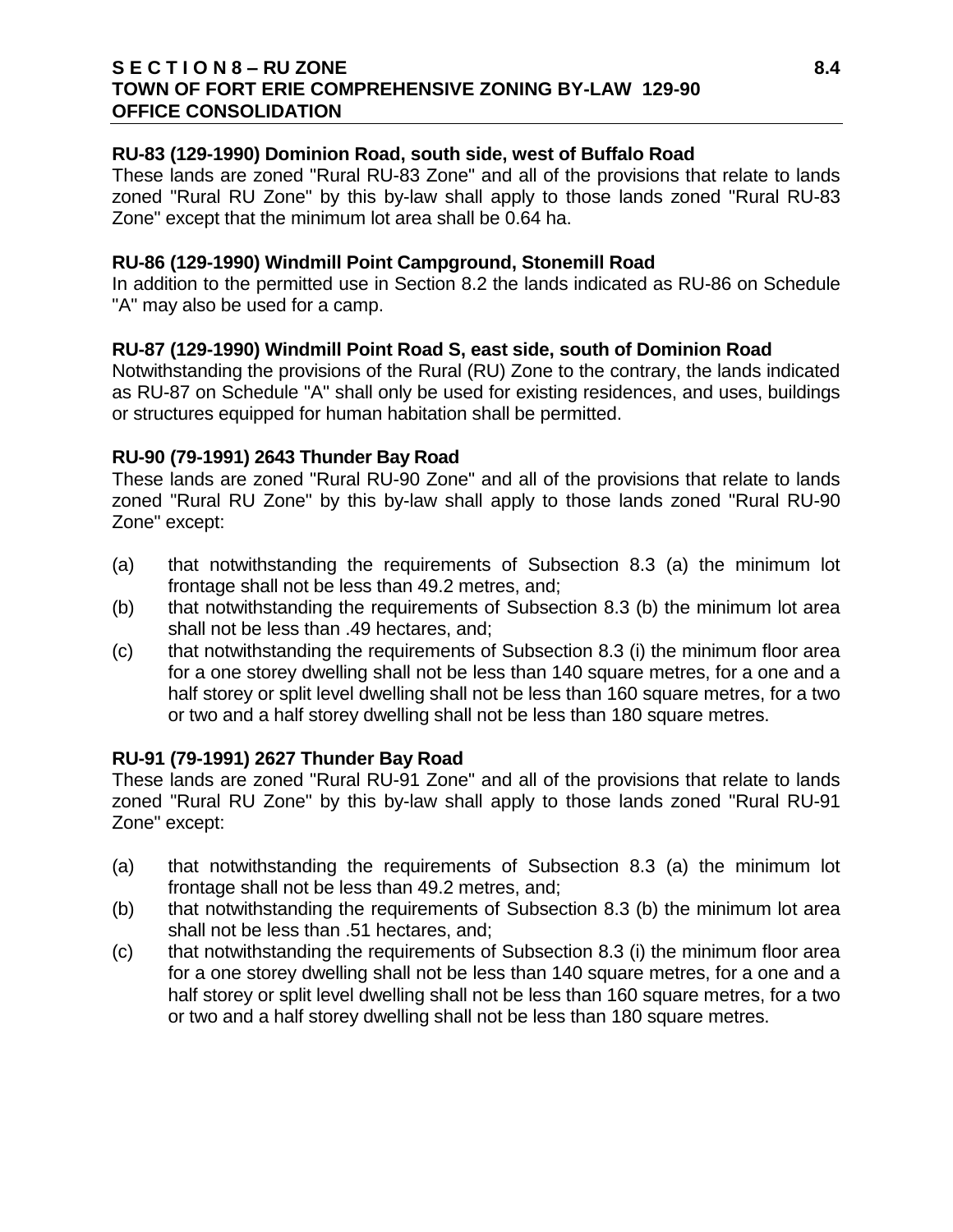### **S E C T I O N 8 – RU ZONE 8.5 TOWN OF FORT ERIE COMPREHENSIVE ZONING BY-LAW 129-90 OFFICE CONSOLIDATION**

### **RU-92 (163-1991) 277 Windmill Point Road North**

These lands are zoned "Rural RU-92 Zone" and all of the provisions that relate to lands zoned "Rural RU Zone" by this by-law shall apply to those lands zoned "Rural RU-92 Zone" except:

- (a) that notwithstanding the provisions of Subsection 8.3 (b), the minimum lot area shall not be less than 1.25 hectares, and;
- (b) that notwithstanding the provisions of Subsection 8.3 (e)(i), the minimum southerly side yard for a dwelling shall not be less than 71.4 metres and the minimum northerly side yard for a dwelling shall not be less than 6.1 metres.

### **RU-93 (203-1991) 2597 Thunder Bay Road**

These lands are zoned "Rural RU-93 Zone" and all of the provisions that relate to lands zoned "Rural RU Zone" by this by-law shall apply to those lands zoned "Rural RU-93 Zone" except:

- (a) that notwithstanding the requirements of Subsection 8.3 (a), the minimum lot frontage shall not be less than 52.79 metres, and;
- (b) that notwithstanding the requirements of Subsection 8.3 (b), the minimum lot area shall not be less than .52 hectares, and;
- (c) that notwithstanding the requirements of Subsection 8.3 (i), the minimum floor area for a one storey dwelling shall not be less than 140 square metres, for a storey and a half, for a split level dwelling shall not be less than 160 square metres, for a two or two and a half storey dwelling shall not be less than 180 square metres.

# **RU-94 (203-1991) 2577 Thunder Bay Road**

These lands are zoned "Rural RU-94 Zone" and all of the provisions that relate to lands zoned "Rural RU-Zone" by this by-law shall apply to those lands zoned "Rural RU-94 Zone" except:

- (a) that notwithstanding the requirements of Subsection 8.3 (a), the minimum lot frontage shall not be less than 57.91 metres, and;
- (b) that notwithstanding the requirements of Subsection 8.3 (b), the minimum lot area shall not be less than .6 hectares, and;
- (c) that notwithstanding the requirements of Subsection 8.3 (i), the minimum floor area for a one storey dwelling shall not be less than 140 square metres, for a storey and a half, for a split level dwelling shall not be less than 160 square metres, for a two or two and a half storey dwelling shall not be less than 180 square metres.

# **RU-134 (101-1995) Houck Crescent, south side, @ Hyde Avenue**

These lands are zoned "Rural RU-134 Zone" and all of the provisions that relate to lands zoned "Rural RU Zone" by this by-law shall apply to those lands zoned "Rural RU-134 Zone" on Schedule A except: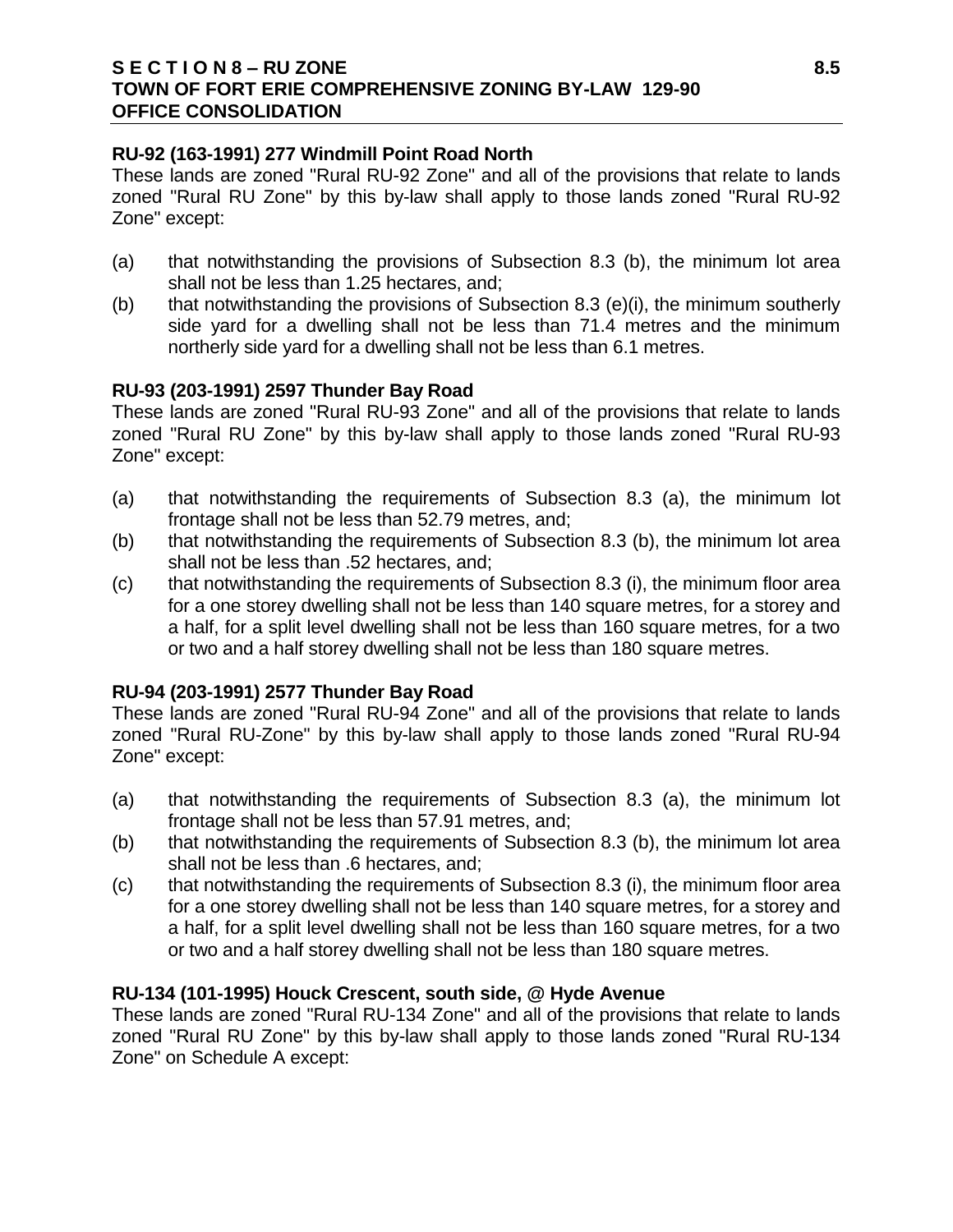### **S E C T I O N 8 – RU ZONE 8.6 TOWN OF FORT ERIE COMPREHENSIVE ZONING BY-LAW 129-90 OFFICE CONSOLIDATION**

- (a) that notwithstanding the requirements of Subsection 8.3 (a), the minimum lot frontage shall not be less than 45 metres;
- (b) that notwithstanding the requirements of Subsection 8.3 (b), the minimum lot area shall not be less than .55 hectares, and;
- (c) that notwithstanding the requirements of Subsection 8.3 (i), the minimum floor area:
	- (i) one storey not less than 140 sq. m
	- $(ii)$  1½ storey or split level not less than 160 sq. m
	- $(iii)$  2 or  $2\frac{1}{2}$  storey not less than 180 sq. m

# **RU-135 (117-1995) Dominion Road, south side, west of Centralia Avenue**

These lands are zoned "Rural RU-135 Zone" and all of the provisions that relate to lands zoned "Rural RU Zone" by this by-law shall apply to those lands zoned "Rural RU-135 Zone" on Schedule A except:

- (a) that notwithstanding the list of permitted uses set out in Subsection 8.2 Permitted Uses, the lands shown as "Rural RU-135" on Schedule A may only be used for existing uses, and;
- (b) that notwithstanding the requirements of Subsection 8.3, the minimum lot area shall not be less than 4.1 hectares.

### **RU-136 (117-1995) 2859 Dominion Road**

These lands are zoned "Rural RU-136 Zone" and all of the provisions that relate to lands zoned "Rural RU Zone" by this by-law shall apply to those lands zoned "Rural RU-136 Zone" on Schedule A except:

- (a) that notwithstanding the requirements of Subsection 8.3, the minimum lot frontage shall not be less than 54.4 metres, and;
- (b) that notwithstanding the requirements of Subsection 8.3, the minimum lot area shall not be less than .76 hectares.

# **RU-156 (157-1996) 808 Rosehill Road and 822 Rosehill Road**

(RELOCATED TO RR-156)

#### **RU-219(H) (2-2000) Burleigh Road N, west side, north of Dominion Road**

These lands are zoned "Rural Holding RU-219(H) Zone" and all of the provisions that relate to lands zoned "Rural (RU) Zone" by this by-law shall apply to those lands zoned "Rural Holding RU-219(H) Zone" on Schedule A. Once the Holding designation has been removed, after the owner has finalized the site plan agreement with the municipality, the development of these lands shall comply with all the provisions that relate to lands zoned "Rural (RU) Zone" except that the property may also be used for a nursery/garden centre.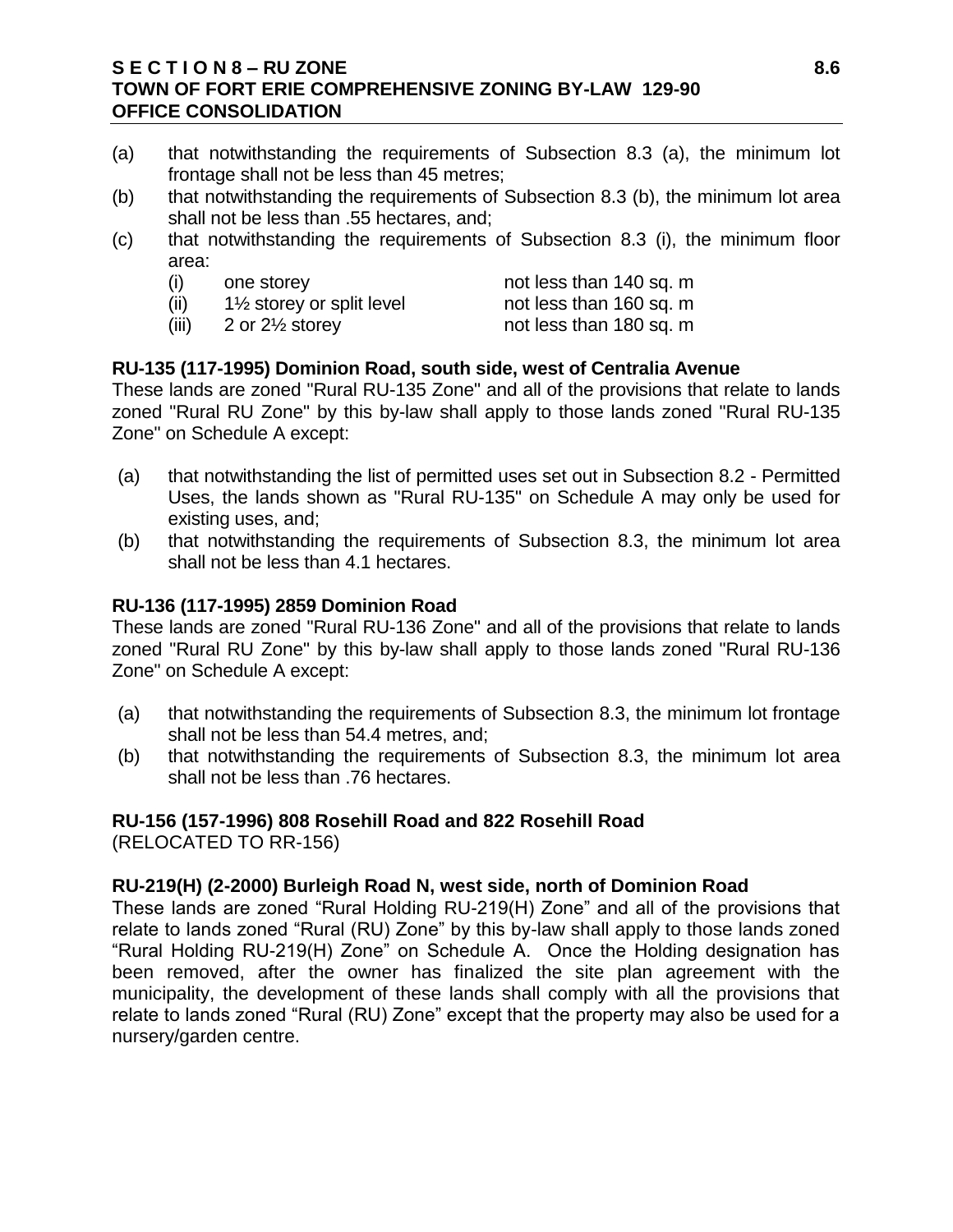# **RU–240 (103-2001) Dominion Road, south side, east of Rosehill Road**

These lands are zoned "Rural RU-240 Zone" and all the provisions that relate to lands zoned "Rural RU Zone" by this by-law shall apply to those lands zoned "Rural RU-240 Zone" on Schedule A except:

- (a) that notwithstanding the requirements of Subsection 8.3 the minimum lot frontage shall not be less than 45.7 metres." and
- (b) that notwithstanding the requirements of Subsection8.3 the minimum lot area shall not be less than .4 hectares.

# **RU-245 (121-2001) 2765 Garrison Road**

These lands are zoned "Rural RU-245 Zone" and all of the provisions that relate to lands zoned "Rural RU Zone" by this By-law shall apply to those lands zoned "Rural RU-245 Zone" on Schedule A, except:

- (a) notwithstanding the provisions of Subsection 8.3, the minimum lot frontage shall not be less than 67.9 metres and the minimum lot area shall not be less than 0.7 hectares.
- (b) notwithstanding the provisions of Subsection 8.5, the existing shed located in the front yard shall be permitted to remain in its present location, and the location of any additional accessory structures shall comply with the provisions of Subsection 8.5.

# **RU-254 (275-1990) Nigh Road, south side, west side of Bernard Avenue**

These lands are zoned "Rural RU-254 Zone" and all of the provisions that relate to lands zoned "Rural RU Zone" by this by-law shall apply to those lands zoned "Rural RU-254 Zone" except:

- (a) that notwithstanding the requirements of Subsection 8.3, the minimum lot frontage shall not be less than 60 metres, and;
- (b) that notwithstanding the requirements of Subsection 8.3, the minimum lot area shall not be less than .4 hectares.

# **RU(H)-259 (129-1990) Garrison Road, south side, east side of Gorham Road**

In addition to the uses permitted in the Rural (RU) Zone, the lands indicated as RU(H)- 259 on Schedule "A" may also be used for recreational uses and a destination motel and uses, buildings and structures accessory thereto.

# **RU-307(H) (119-2002) Dominion Road, north side, at Stonemill Road (Formerly ER-307)**

These lands are zoned "Rural Holding RU-307(H) Zone" and all of the provisions that relate to lands zoned "Rural RU Zone" by this By-law shall apply to those lands zoned "Rural Holding RU-307(H) Zone" on Schedule A. Once the Holding has been removed, after the owners have entered into a site plan agreement with the Town, these lands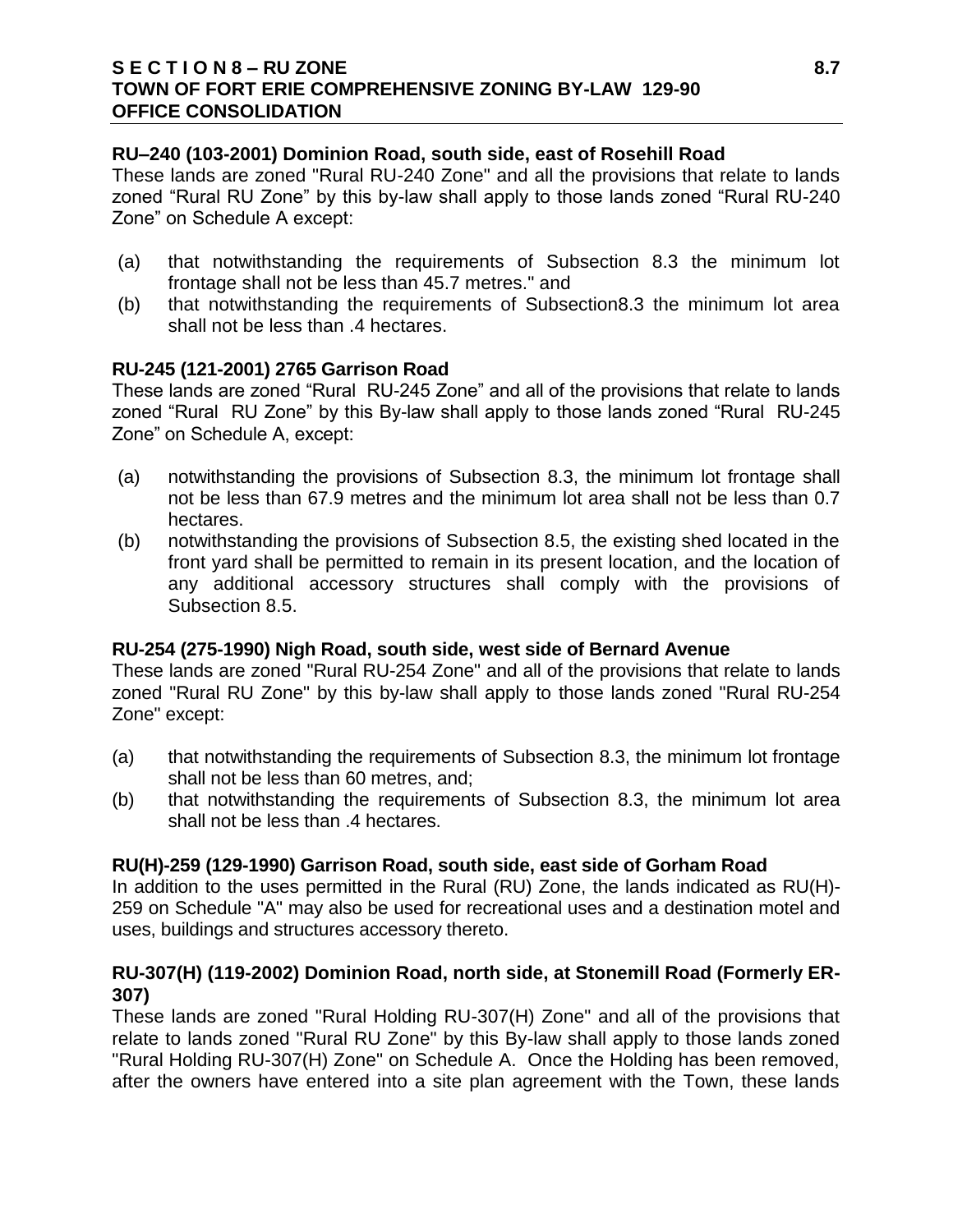# **S E C T I O N 8 – RU ZONE 8.8 TOWN OF FORT ERIE COMPREHENSIVE ZONING BY-LAW 129-90 OFFICE CONSOLIDATION**

shall comply with all of the provisions that relate to lands zoned "Rural RU Zone" except:

- a) Notwithstanding the permitted uses in Subsection 8.2, these lands may also be used for one residential building containing not more than 3 dwelling units, and uses, buildings and structures accessory thereto.
- (b) Notwithstanding the provisions of Subsection 8.3, the lot frontage for these lands shall not be less than 52 metres and the lot area for these lands shall not be less than 18.1 hectares.

### **RU – 352 (192-05) 1407 Bertie Street**

These lands are zoned Rural RU-352 Zone and all of the provisions of By-law 129-90 as amended that relate to lands zoned Rural RU Zone by this by-law shall apply to those lands zoned Rural RU-352 Zone on the attached Schedule A subject to the following special provisions:

(a) Notwithstanding the requirements of Subsection 8.3 – Minimum Lot Frontage and Minimum Lot Area, the minimum lot frontage shall be not less than 50 metres and the minimum lot area shall not be less than 6629 square metres

### **RU – 353 (192-05) 1407 Bertie Street**

These lands are zoned Rural RU-353 Zone and all of the provisions of By-law 129-90 as amended that relate to lands zoned Rural RU Zone by this by-law shall apply to those lands zoned Rural RU-353 Zone on the attached Schedule A subject to the following special provisions:

(b) Notwithstanding the requirements of Subsection 8.3 – Minimum Lot Area, the minimum lot area shall not be less than 21401 square metres

# **RU-382 (188-07) 801 Buffalo Road, north of Nigh Road**

These lands are zoned Rural RU -382 Zone and all of the provisions of By-law 129-90 as amended that relate to lands zoned Rural RU Zone by this bylaw shall apply to those lands zoned Rural RU –382 Zone on Schedule A subject to the following special provisions:

(a) Notwithstanding the requirements of Subsection 8.3 the minimum lot frontage shall not be less than 20.1 metres and the minimum lot area shall not be less than 3.94 hectares.

# **RU-457 (104-11) 2434 Dominion Road**

These lands are zoned Rural RU-457 Zone, and all of the provisions of By-law No. 129- 90 as amended that relate to lands zoned Rural RU Zone by this by-law shall apply to those lands zoned Rural RU-457 Zone on the attached Appendix 1 subject to the following special provisions: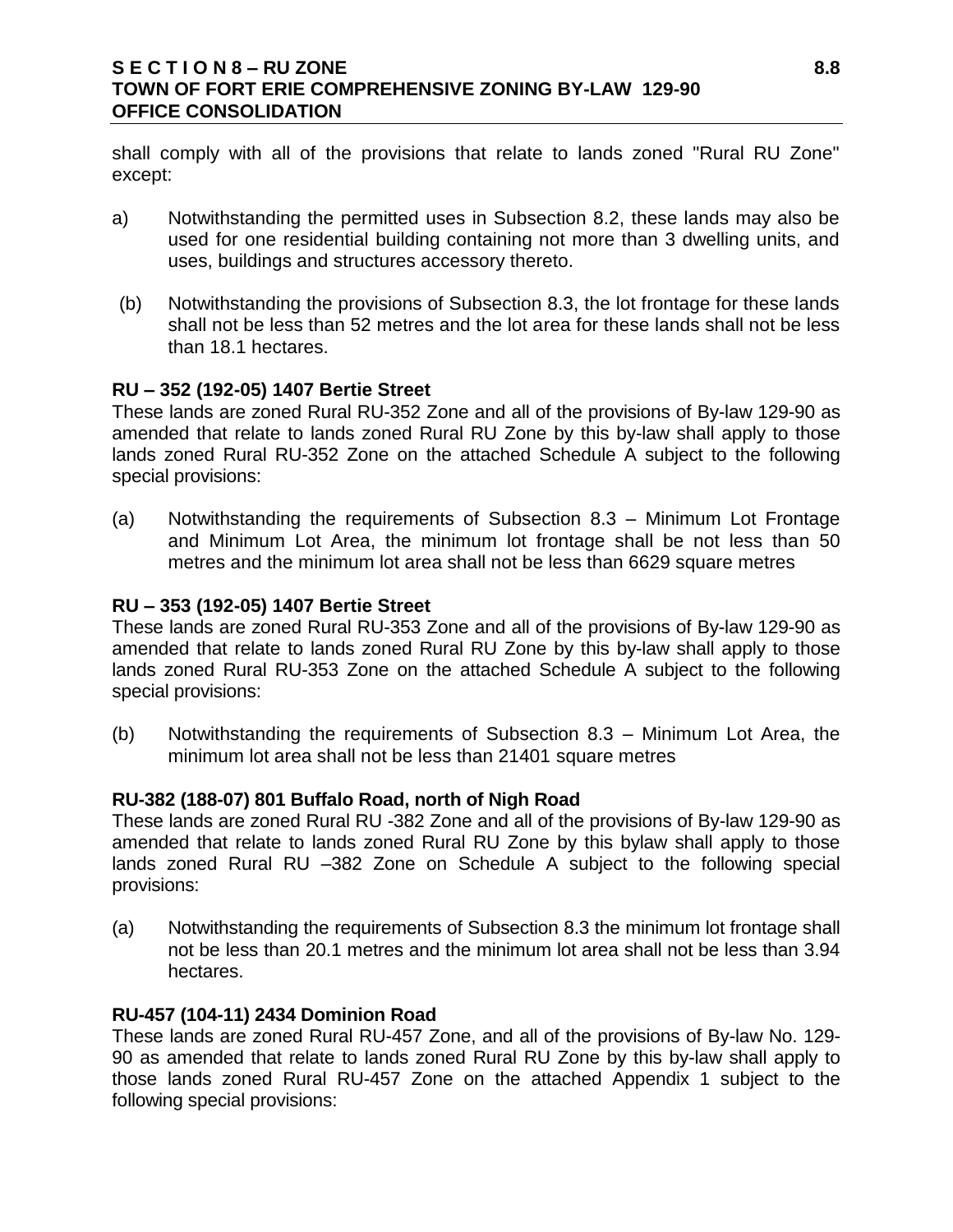# **S E C T I O N 8 – RU ZONE 8.9 TOWN OF FORT ERIE COMPREHENSIVE ZONING BY-LAW 129-90 OFFICE CONSOLIDATION**

- (a) The minimum lot frontage shall not be less than 58.03 metres.
- (b) The minimum lot area shall not be less than 2.0 acres.

#### **RU-458 (104-11) 2434 Dominion Road**

These lands are zoned Rural RU-458Zone, and all of the provisions of By-law No. 129-90 as amended that relate to lands zoned Rural RU Zone by this by-law shall apply to those lands zoned Rural RU-458 Zone on the attached Appendix 1 subject to the following special provisions:

- (a) The minimum lot frontage shall not be less than 60.08 metres.
- (b) The minimum lot area shall not be less than 2.0 acres.

#### **RU-459 (104-11) 2434 Dominion Road**

These lands are zoned Rural RU-459 Zone, and all of the provisions of By-law No. 129- 90 as amended that relate to lands zoned Rural RU Zone by this by-law shall apply to those lands zoned Rural RU-459 Zone on the attached Appendix 1 subject to the following special provisions:

(a) The minimum lot frontage shall not be less than 75.36 metres.

#### **RU-494 (19-2014) 3265 Nigh Road**

These lands are zoned "Rural (RU) Zone RU-494 Zone", and all of the provisions of By-law No. 129-90 as amended that relate to lands zoned "Rural (RU) Zone" by this bylaw shall apply to those lands zoned "Rural (RU-494) Zone" on the attached Appendix "1" and shall be subject to the following special provisions:

- a) Notwithstanding the regulations of "Section 8.3 Regulations Except for Farm Product Markets," the lands shown as Part 1 on Appendix "1" shall be subject to the following special provisions:
	- i) Minimum lot area 1 hectare

#### **RU-495(H) (19-2014) South Side of Nigh Road, east of Burleigh Road North**

These lands are zoned "Rural (RU) Zone RU-495 (H) Zone", and all of the provisions of By-law No. 129-90 as amended that relate to lands zoned "Rural (RU) Zone" by this bylaw shall apply to those lands zoned "Rural (RU-495 (H)) Zone" on the attached Appendix "1" and shall be subject to the following special provisions:

a) Notwithstanding the regulations of "Section 8.3 Regulations Except for Farm Product Markets," the lands shown as Part 2 on Appendix "1" shall be subject to the following special provisions: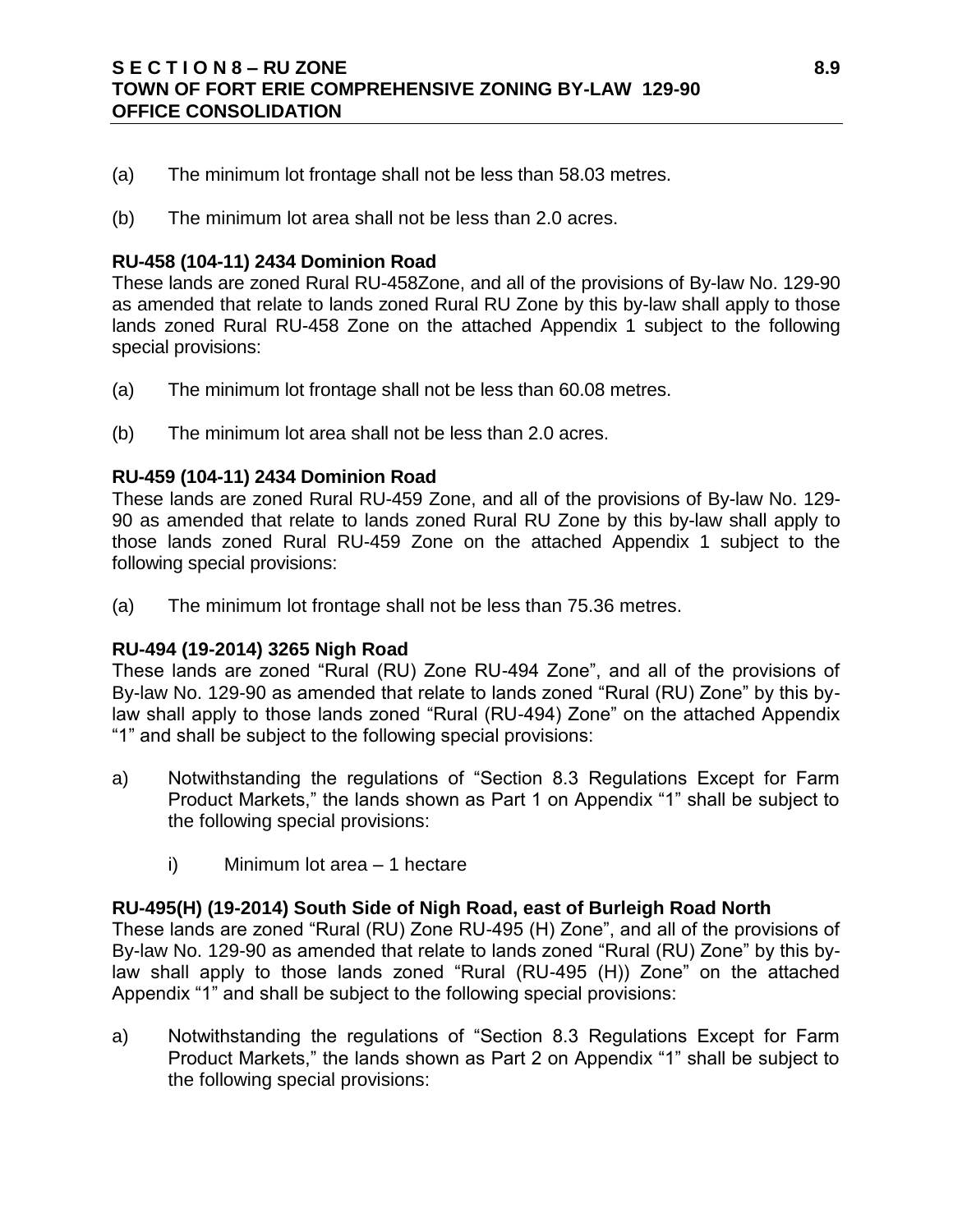# **S E C T I O N 8 – RU ZONE 8.10 TOWN OF FORT ERIE COMPREHENSIVE ZONING BY-LAW 129-90 OFFICE CONSOLIDATION**

i) Minimum lot area –1 hectare

# **RU-496(H) (19-2014) East side of Burleigh Road North, south of Nigh Road**

These lands are zoned "Rural (RU) Zone RU-496 Zone", and all of the provisions of By-law No. 129-90 as amended that relate to lands zoned "Rural (RU) Zone" by this bylaw shall apply to those lands zoned "Rural (RU-494) Zone" on the attached Appendix "1" and shall be subject to the following special provisions:

- a) Notwithstanding the regulations of "Section 8.3 Regulations Except for Farm Product Markets," the lands shown as Part 3 on Appendix "1" shall be subject to the following special provisions:
	- i) Minimum lot area –15.3 hectares"

# **RU-510 (115-2014) 2335 Pettit Road**

These lands are zoned "Rural (RU) Zone RU-510 Zone", and all of the provisions of By-law No. 129-90 as amended that relate to lands zoned "Rural (RU) Zone" by this bylaw shall apply to those lands zoned "Rural (RU-510) Zone" on the attached Appendix "1" and shall be subject to the following special provisions:

a) Notwithstanding the regulations of "Section 8.3 Regulations Except for Farm Product Market," the lands shown as Part 1 on Appendix "1" shall be subject to the following special provisions:

- i) Minimum lot area 1.28 hectares
- ii) Minimum front yard 11.3 metres for dwelling
- b) Notwithstanding the regulations of "Section 8.5 Regulations for Buildings Accessory to Dwellings," the lands shown as Part 1 on Appendix "1" shall be subject to the following special provisions:
	- i) Minimum front yard 8.3 metres

# **RU-566 (132-2016) 5045 Michener Road**

These lands are zoned "Rural (RU-566) Zone", and all of the provisions of By-law No. 129-90 as amended that relate to lands zoned "Rural (RU) Zone" by this by-law shall apply to those lands zoned "Rural (RU-566) Zone" on the attached Appendix "1" and shall be subject to the following provisions:

- i) Minimum lot frontage 70 metres
- ii) Minimum lot area 4.7 hectares